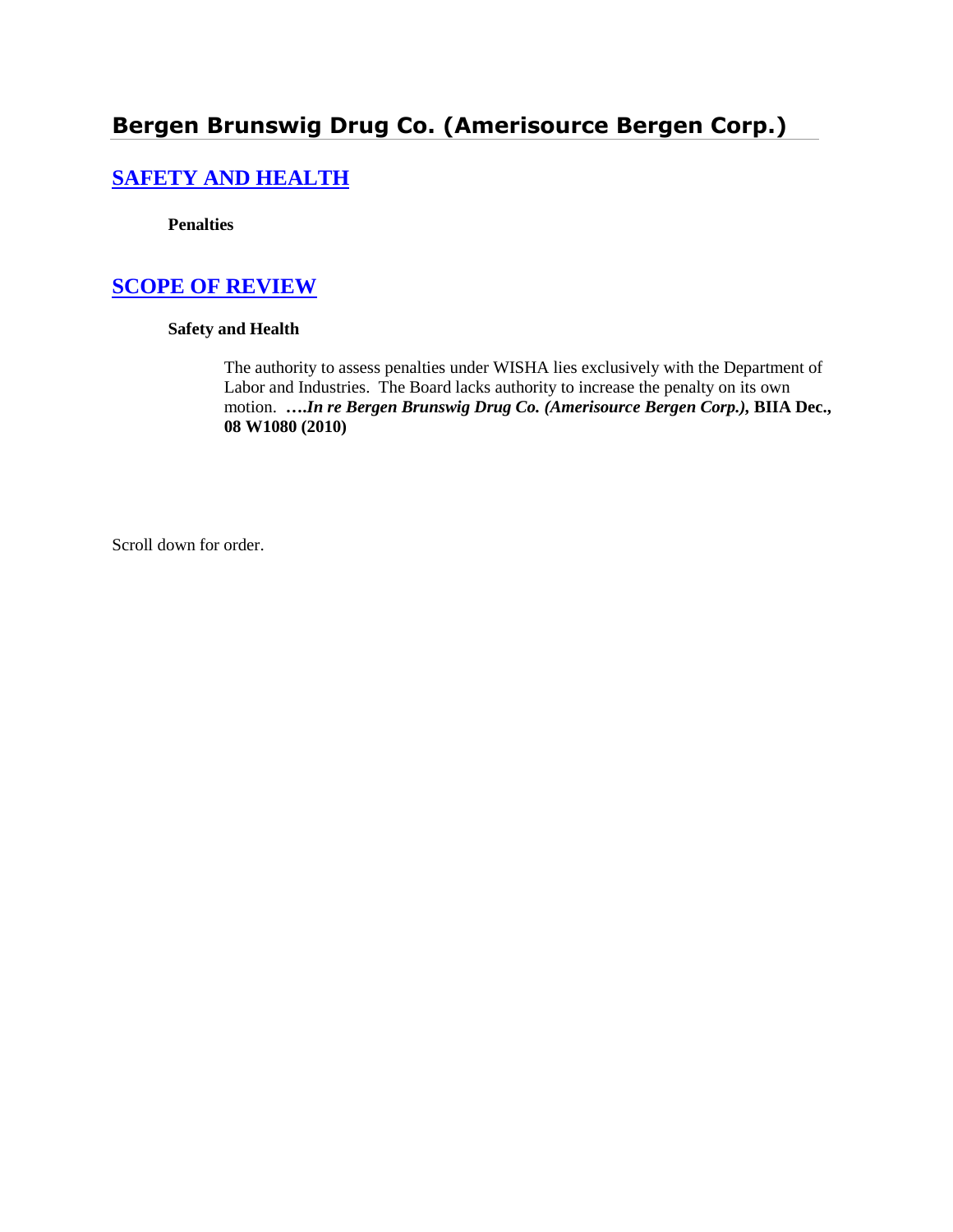|                          | BEFORE THE BOARD OF INDUSTRIAL INSURANCE APPEALS<br><b>STATE OF WASHINGTON</b>                                                                                                                                                                                                                                                                                                                                                                                       |  |  |
|--------------------------|----------------------------------------------------------------------------------------------------------------------------------------------------------------------------------------------------------------------------------------------------------------------------------------------------------------------------------------------------------------------------------------------------------------------------------------------------------------------|--|--|
| 1<br>$\overline{2}$      | IN RE:<br><b>DOCKET NO. 08 W1080</b><br><b>BERGEN BRUNSWIG DRUG CO.</b><br><b>DBA AMERISOURCE BERGEN</b><br>CORP.                                                                                                                                                                                                                                                                                                                                                    |  |  |
| 3<br>4                   | <b>CORRECTIVE NOTICE OF</b><br><b>REDETERMINATION NO. 311850770</b><br><b>DECISION AND ORDER</b>                                                                                                                                                                                                                                                                                                                                                                     |  |  |
| 5<br>6                   | APPEARANCES:                                                                                                                                                                                                                                                                                                                                                                                                                                                         |  |  |
| $\overline{7}$<br>8<br>9 | Employer, Amerisource Bergen Corp., per<br>Mike Murphy, by<br>Perkins Coie, LLP, per<br>Michael L. Hall                                                                                                                                                                                                                                                                                                                                                              |  |  |
| 10<br>11<br>12           | Department of Labor and Industries, by<br>The Office of the Attorney General, per<br>Dustin J. Dailey, Assistant                                                                                                                                                                                                                                                                                                                                                     |  |  |
| 13<br>14<br>15           | The employer, Amerisource Bergen, Corp., filed an appeal with the Board of Industrial<br>Insurance Appeals on October 27, 2008, from a Corrective Notice of Redetermination of the<br>Department of Labor and Industries dated October 15, 2008. In Corrective Notice of<br>Redetermination No. 311850770, the Department alleged a serious violation of WAC 296-800-<br>11005 (Item 1-1); and a general violation of WAC 296-800-13020(1) (Item 2-1); and imposed a |  |  |
| 16<br>17<br>18           |                                                                                                                                                                                                                                                                                                                                                                                                                                                                      |  |  |
| 19                       | penalty of \$2,100 for Item 1-1 and no penalty for Item 2-1. The Department's Corrective Notice of                                                                                                                                                                                                                                                                                                                                                                   |  |  |

### **DECISION**

Redetermination No. 311850770, is **AFFIRMED**.

As provided by RCW 51.52.104 and RCW 51.52.106, this matter is before the Board for review and decision. The employer filed a timely Petition for Review of a Proposed Decision and Order issued on October 21, 2009, in which the industrial appeals judge affirmed as modified the Corrective Notice of Redetermination No. 311850770 dated October 15, 2008. The employer withdrew the appeal to Item 1-2 of the Corrective Notice of Redetermination No. 311850770 at hearing on July 29, 2009. All contested issues are addressed in this order.

The Board has reviewed the evidentiary rulings in the record of proceedings and finds that no prejudicial error was committed. The rulings are affirmed.

2/1/10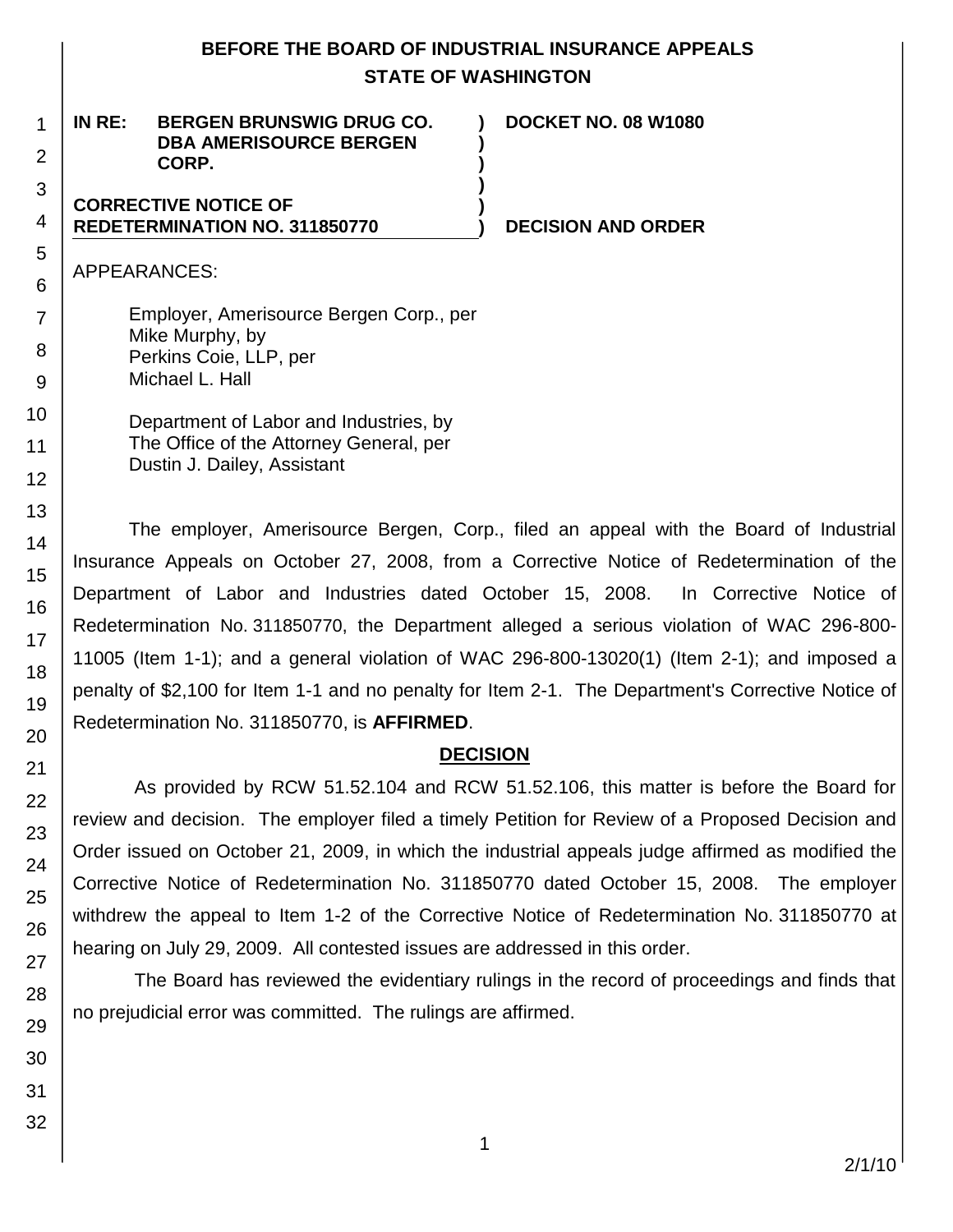1 2 We have granted review because we disagree with the penalty assessment determined by our industrial appeals judge. We otherwise agree with the Proposed Decision and Order. We will set forth those facts necessary to explain our decision.

3

4 5 6 7 8 9 10 11 12 13 As noted by the industrial appeals judge in the Proposed Decision and Order, Bergen Brunswig Drug Co., DBA Amerisource Bergen Corp., (Amerisource Bergen) is a pharmaceutical distribution warehouse. Its workers were required to take orders and "pick" products from metal shelving units to prepare for shipment to retail outlets. The chief contention raised by the Department's citation of WAC 296-800-11005 is that workers were exposed to a hazard by climbing the metal shelving units to retrieve product. WAC 296-800-11005 is a general duty standard requiring employers to maintain a workplace free from recognized hazards that are causing, or are likely to cause, serious injury or death. The hazard in this case is a falling hazard from climbing shelves not intended for climbing. Photographic Exhibits 1 through 5 and 12 depict the shelving units in question.

14 15 16 17 18 The inspection on April 10, 2008, giving rise to the Corrective Notice of Redetermination in this appeal, resulted from an employee complaint. The complaint was based on the assertion that employees were required to climb the metal shelving units to retrieve product from the higher shelves. We agree that the testimonial evidence demonstrates that employees did climb the shelving units as alleged by the Department and as visualized in Exhibit 12.

19 20 21 22 23 24 25 26 27 The dispute giving rise to our review is the meaning and/or importance associated with the history of this practice as indicated by prior safety inspections conducted at the same workplace. The Department of Labor and Industries conducted two earlier inspections at Amerisource Bergen on March 13, 2006, (Exhibit 10) and on October 15, 2007, (Exhibit 11). Both inspections resulted in no citations. Amerisource Bergen argued at hearing and in its Petition for Review that because no citations were issued the Department had determined that there was no recognized hazard putting employees at risk for serious injury or death. The industrial appeals judge rejected that argument and so do we. However, the industrial appeals judge determined that these inspections provided the foundation to increase the penalty determined by the Department.

28

We will address the employer's contention first.

29 30 31 32 The first inspection on March 13, 2006, resulted in no citation because of the representations by the employer that it was taking steps to "remove all stock from top the shelves." There is an attachment to this inspection report in the form of an e-mail from William Fenton dated February 27, 2006, that represents an intent to remove product from the top "shelf." We note the singular form of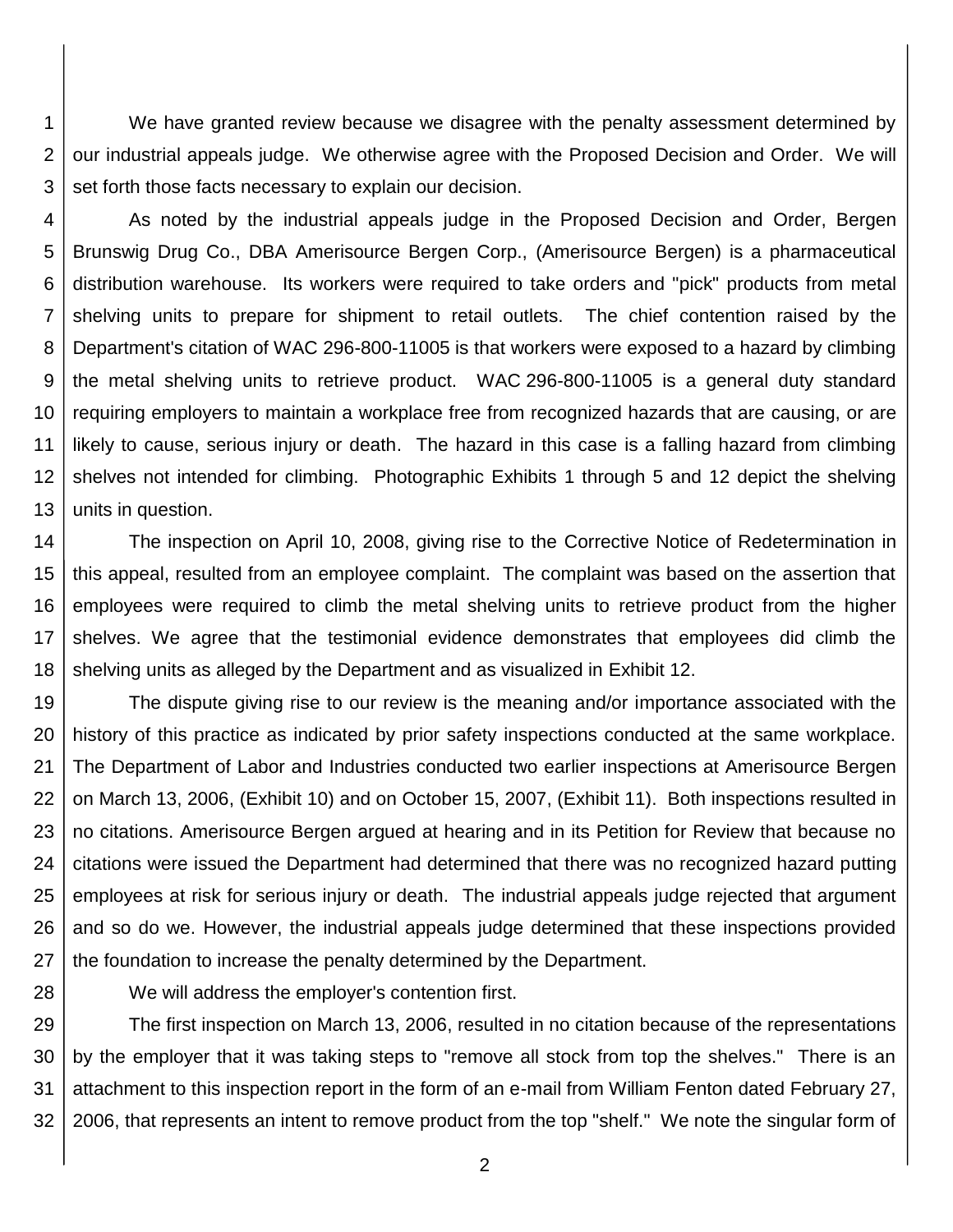1 2 3 the word shelf here. As we examine the photographic exhibits it does not appear to us that product was stored on the top most shelf of the metal storage units. Clearly, there was product stored on the remaining higher placed shelves.

4 5 The second inspection on October 15, 2007, resulted in a finding of no violations because the inspector did not observe the alleged climbing of the shelving units.

6 7 8 9 10 Neither of these two inspections determined there was no safety hazard presented by employees climbing the stock shelves. Implicit in the first inspection was the acknowledgment that the top shelves/shelf would not be used further. The second inspection simply failed to document or to verify the activity giving rise to the hazard. The employer cannot factually use these earlier inspections as a shield to the present citation.

11 12 13 14 15 16 17 18 We note that Amerisource Bergen did not present any evidence and, consequently, was unable to refute that the hazard existed and that employees actually did climb the metal stock shelves to retrieve product. Amerisource Bergen, through cross examination of the witnesses presented by the Department, established that it did not instruct employees to climb the shelving units. Although the practice of climbing shelves to retrieve product may not be specifically authorized by the employer, it is clear the practice occurred and that Amerisource Bergen was both aware of the practice and made little effort to address the hazard. The Department's citation should be affirmed.

19 20 Next we address the industrial appeals judge's decision to increase the penalties assessed to Amerisource Bergen.

21 22 23 24 25 26 27 Here we depart from the result reached by the industrial appeals judge in the Proposed Decision and Order. The industrial appeals judge believed that Amerisource Bergen somehow "reneged" on its representations to remove product from the top 'shelves' as a result of the first inspection and, presumably, resumed the stocking of the top shelves after the first inspection. The industrial appeals judge, on his own motion, and without an amended citation pursuant to CR15(b), increased the penalty assessed by reducing Amerisource Bergen's good faith level from average good faith to poor good faith. This raised the overall penalty from \$2,100 to \$2,700.

28 29 30 31 32 We do not view the limited record in front of us in so clear a light as did the industrial appeals judge. Exhibit 10 does indicate that Amerisource Bergen was instituting "administrative controls" to remove stock from "the top shelves." This is the inspector's summary of information related to him. Part of this information was the e-mail we referred to above from William Fenton indicating that product would be removed from the top shelf (singular). The record and exhibits are not clear what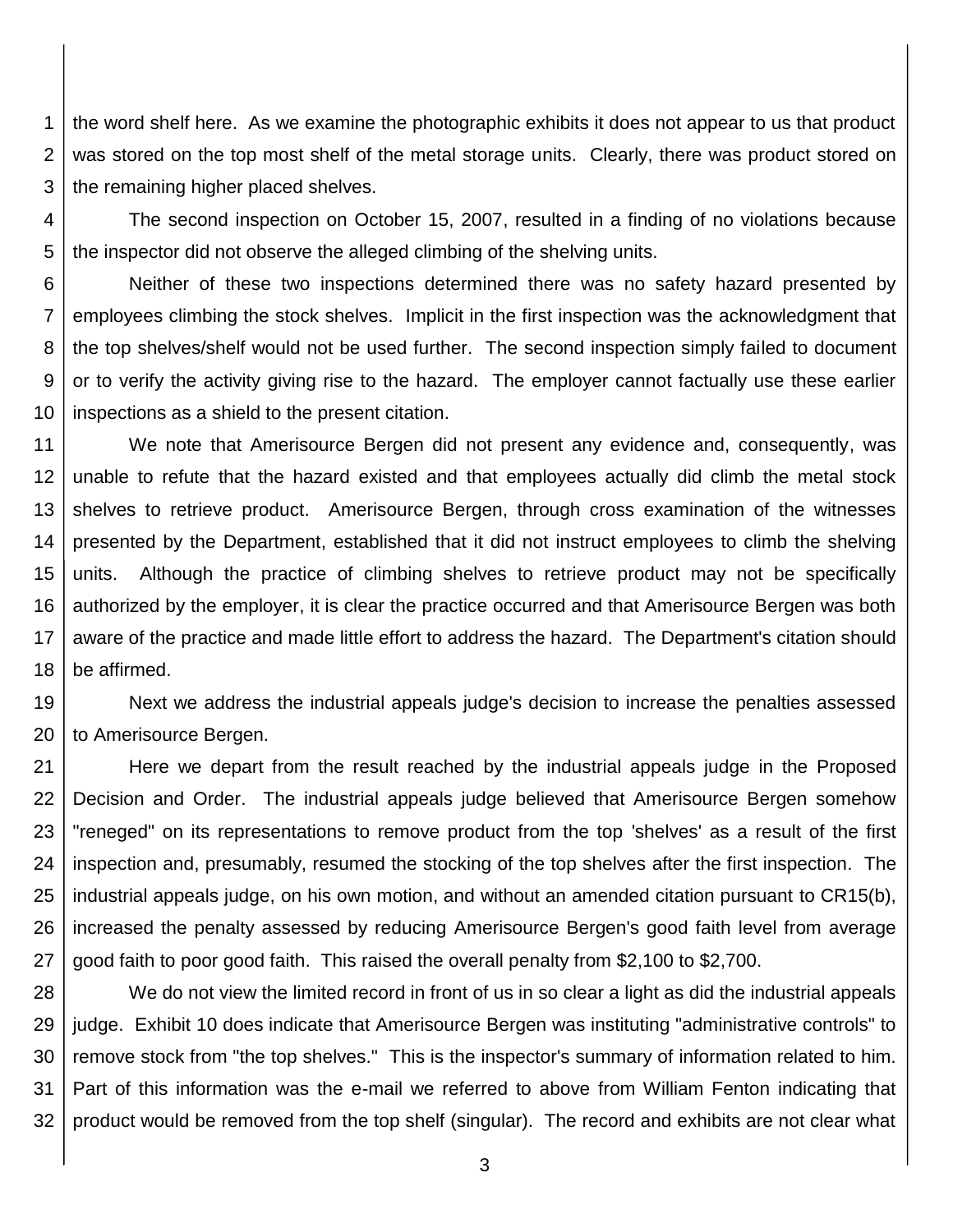1 2 3 4 5 6 7 8 was intended as a result of the inspection in March of 2006. For example, there is no indication of what constitutes, "top shelves" (plural). Also, as we examine the photographic exhibits we can see no stock or product on any of the actual top shelf surfaces. Exhibit 12 is instructive as it clearly shows stock coming to the edge of every shelf except the top shelf. We are not confident that Amerisource Bergen reneged on representations made in 2006. In fact, the company may have done exactly what Mr. Fenton's e-mail said. In any event there is too little evidence to disturb the Department's calculation of the penalty as assessed and we would affirm the Corrective Notice of Redetermination No. 311850770.

9 10 11 12 13 14 15 16 We also question our authority to *sua sponte* increase penalties on appeal in the absence of a properly noticed amendment to the Corrective Notice of Redetermination pursuant to CR 15(b). The issue of increasing the penalties assessed to Amerisource Bergen was raised for the first time in the Proposed Decision and Order. The Department of Labor and Industries did not request an amendment to its Corrective Notice of Redetermination and did not argue for an increase in the penalties at hearing. The matter of the Board's authority involving the review of citations and penalties issued by the Department of Labor and Industries **on appeal** requires a review of the statutory scheme providing for such review.

17 18 19 20 21 22 23 24 The Occupational Safety and Health Act (OSHA) of 1970, 29 USC § 651 et. seq., is designed to promote safety in the workplace. The Federal act allows individual states and territories to promulgate their own workplace safety plans as long as they are at least as effective as Federal requirements. 29 USC § 667. The Washington state Legislature has elected to develop and implement a state plan in RCW 49.17.010. The purpose of both the Federal and the state plan is to create, maintain, and enhance the industrial and safety health program of the state as it affects working conditions for the people of the state of Washington. The end purpose of both statutory schemes is to preserve the health and safety of every worker.

25 26 27 28 29 30 31 32 While a state occupational safety and health scheme must be at least as rigorous as the Federal system, the focus is on the maintenance of safety in the workplace. The enforcement process culminates–in either setting–in a formal citation where violations are alleged against an offending employer. The cited employer's recourse differs in important ways between the Federal system and the state of Washington. 29 USC § 658 gives authority in the secretary of the Occupational Safety and Health Administration to issue citations to employers not complying with properly promulgated safety standards. The employer has fifteen days to formally "contest" the citation which is then forwarded by the OSHA area director to the Occupational Safety Health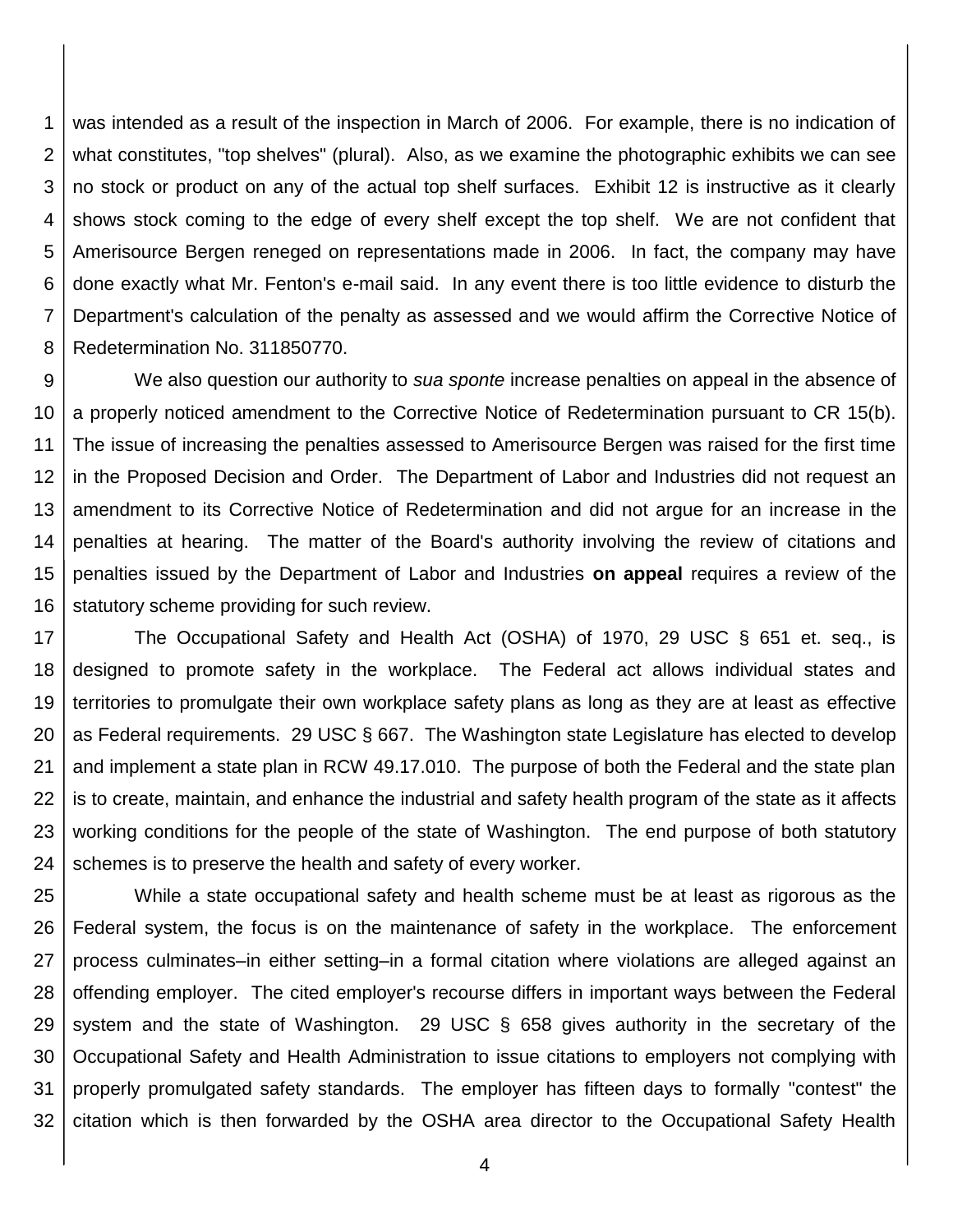1 2 3 4 5 6 7 8 9 Review Commission (OSHRC). OSHRC is an independent agency created to hear and resolve disputes of OSHA citations. 29 USC § 659. It is important to note that the OSHRC operates independently of the Occupational Safety and Health Administration. In spite of being a separate and independent agency OSHRC is given statutory authority by Congress to assess, "all civil penalties provided in this section, giving due consideration to the appropriateness of the penalty with respect to the size of the business of the employer being charged, the gravity of the violation, the good faith of the employer, and the history of the previous violations." Title 29 USC 666 (j). In short, the appellate review agency has authority, statutorily granted, to independently assess an appropriate penalty based on the facts.

10 11 12 13 14 15 16 17 18 19 20 21 22 While our state industrial safety and health plan must be at least as rigorous as the Federal plan, that requirement does not appear to extend to the appellate scheme. Clearly, Federal legislation gives authority to determine penalties to both OSHA and OSHRC. In Washington State's Industrial Safety and Health Act, the only authority to issue or determine penalties is given to the director of the Department of Labor and Industries, or his or her authorized representatives. RCW 49.17.180(7). Appeals from citations and penalties issued by the Washington State Department of Labor and Industries are directed to the Board of Industrial Insurance Appeals. RCW 49.17.140(3). The Legislature directs that the Board shall make disposition of the issue(s) on appeal in accordance with the procedures relative to contested cases appealed to the Board of Industrial Insurance Appeals. RCW 49.17.140(3). In other words, we are to apply the procedures we would use in other types of appeals brought before this agency to the appeals brought from citations issued by the Department of Labor and Industries, Division of Occupational Safety and Health (DOSH).

23 24 25 26 27 28 29 30 The Board of Industrial Insurance Appeals, like OSHRC, is separate and independent from the agency responsible for the primary enforcement of WISHA standards. However, unlike OSHRC, the Board of Industrial Insurance Appeals has not been separately granted authority to assess penalties. Thus, in the absence of a clear statutory mandate, it appears that the Board's authority in regard to an assessment of penalties is appellate only in the sense that on appeal our review would be limited to the correctness of the Department's citations and penalties. We would not undertake a separate determination as to either characterization of the violations or the penalties assessed **except as provided under our rules.**

31 32 WAC 263-12-125 provides that the Board will follow rules applicable to the superior courts of our state. Civil Rule 15(b) provides that, "(W)hen issues not raised by the pleadings are tried by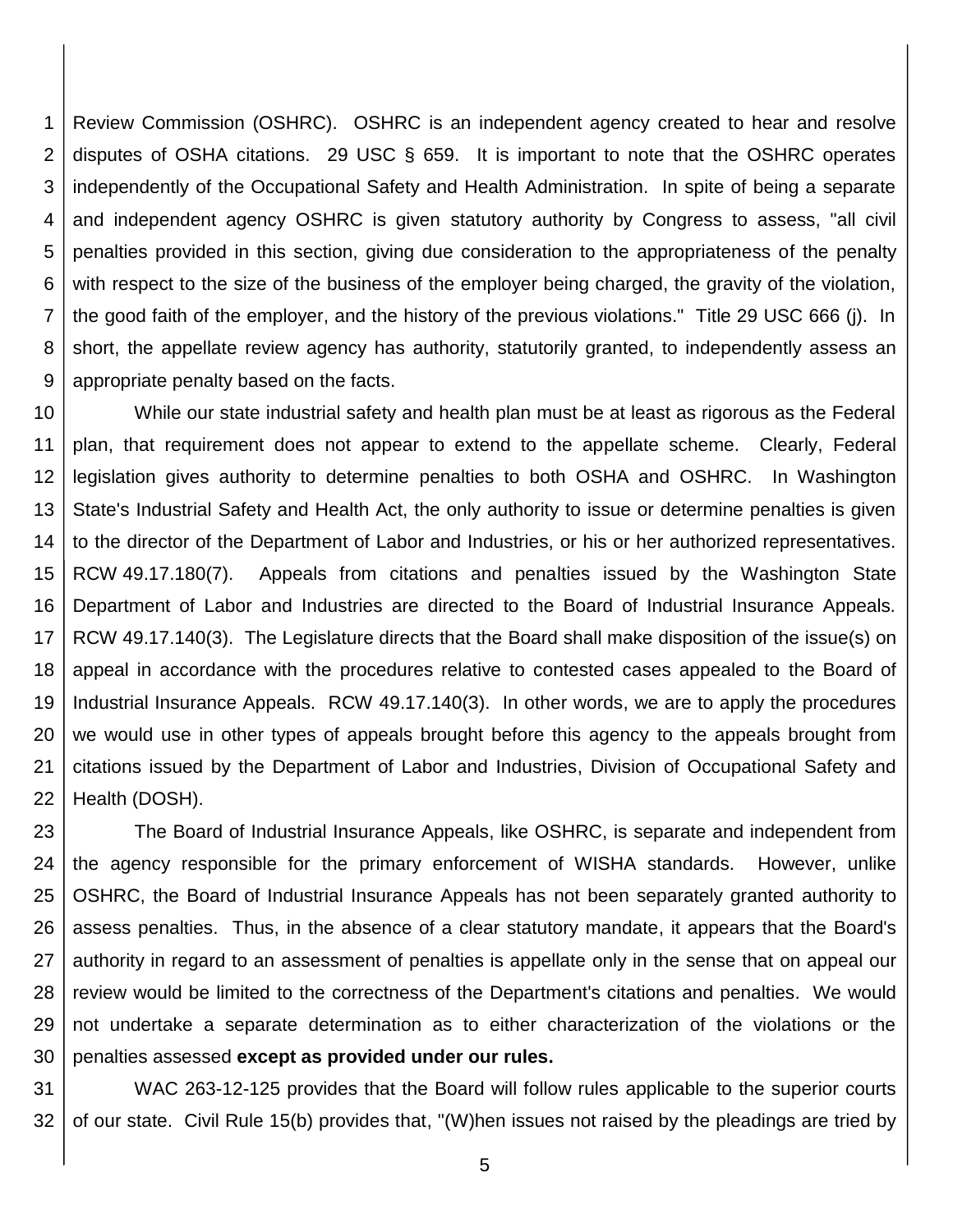1 2 3 4 5 6 7 8 9 10 11 express or implied consent of the parties, they shall be treated in all respects as if they had been raised in the pleadings." The rule further provides if the objecting party can show prejudice as a result of amending the pleadings the court may grant such continuance to enable the objecting party to meet the evidence giving rise to the amended pleadings. In the case of *In Re Guy F. Atkinson,* Dckt No. 04 W0274, (October 16, 2006), we stated that the, "Board has broad power to amend a citation to conform to the evidence under [CR 15\(b\).](https://www.lexis.com/research/buttonTFLink?_m=5a5dfdb0908d461761fcf84236d791a6&_xfercite=%3ccite%20cc%3d%22USA%22%3e%3c%21%5bCDATA%5b2006%20WA%20Wrk.%20Comp.%20LEXIS%20176%5d%5d%3e%3c%2fcite%3e&_butType=4&_butStat=0&_butNum=12&_butInline=1&_butinfo=WASH%20CR%2015&_fmtstr=FULL&docnum=2&_startdoc=1&wchp=dGLbVtz-zSkAb&_md5=9d1968bb52bbfdb20e6b6f9c54c8c858) *In re Basin Paving Co. Inc.*, Dckt. No. 04 W0069 (April 25, 2005). This rule allows us to amend the citation to conform to the evidence during any stage in the proceedings, with or without a motion to amend." *Atkinson,* at 3. However, we also stated in *Atkinson*, "We will amend the citation under [CR 15\(b\)](https://www.lexis.com/research/buttonTFLink?_m=5a5dfdb0908d461761fcf84236d791a6&_xfercite=%3ccite%20cc%3d%22USA%22%3e%3c%21%5bCDATA%5b2006%20WA%20Wrk.%20Comp.%20LEXIS%20176%5d%5d%3e%3c%2fcite%3e&_butType=4&_butStat=0&_butNum=13&_butInline=1&_butinfo=WASH%20CR%2015&_fmtstr=FULL&docnum=2&_startdoc=1&wchp=dGLbVtz-zSkAb&_md5=f6896d7f3fdeae8561ef81234af2a830) as long as the employer had a fair opportunity to address the issues raised in the amended citation and was not prejudiced in its defense. *In re ABB Power Generation Inc.*, BIIA Dec., 93 W469 (1994)." *Atkinson,* at 3.

12 13 14 15 16 17 18 19 20 21 22 23 24 In the present case, the industrial appeals judge did not invoke CR15(b) as a basis for increasing the penalty. We decline to do so because we disagree with the factual analysis as described above. But additionally we do not believe that the use of the earlier inspections as a basis for calculating the penalties in the present Corrective Notice of Redetermination was expressly or impliedly litigated by the parties. Exhibits 10 and 11 give us only a partial record of those earlier events. Amerisource Bergen did not present any responsive evidence because it argued that the earlier inspections constituted a bar of sorts to the present Corrective Notice of Redetermination as the Department issued no citations as a result of those inspections. Because no citations were issued we do not believe that Amerisource Bergen had notice that those inspections could or would be used as a basis to reduce the good faith portion of the penalty assessment resulting in an **increase** in the penalty assessed on appeal. No party argued that the penalties should be increased. Amerisource Bergen did not have a fair opportunity to address the issue raised by the industrial appeals judge in his Proposed Decision and Order.

25 26 We affirm the Corrective Notice of Redetermination No. 311850770 as issued by the Department without modification.

### **FINDINGS OF FACT**

1. On July 31, 2008, the Department issued Corrective Notice of Redetermination No. 311850770, in which it alleged the following violations: Item No. 1-1, a serious violation of WAC 296-800-11005, with a penalty of \$2,100; and Item No. 2-1, a general violation of WAC 296-800-13020(1) with no penalty. The total proposed penalty was \$2,100.

27

28

29

30

31

32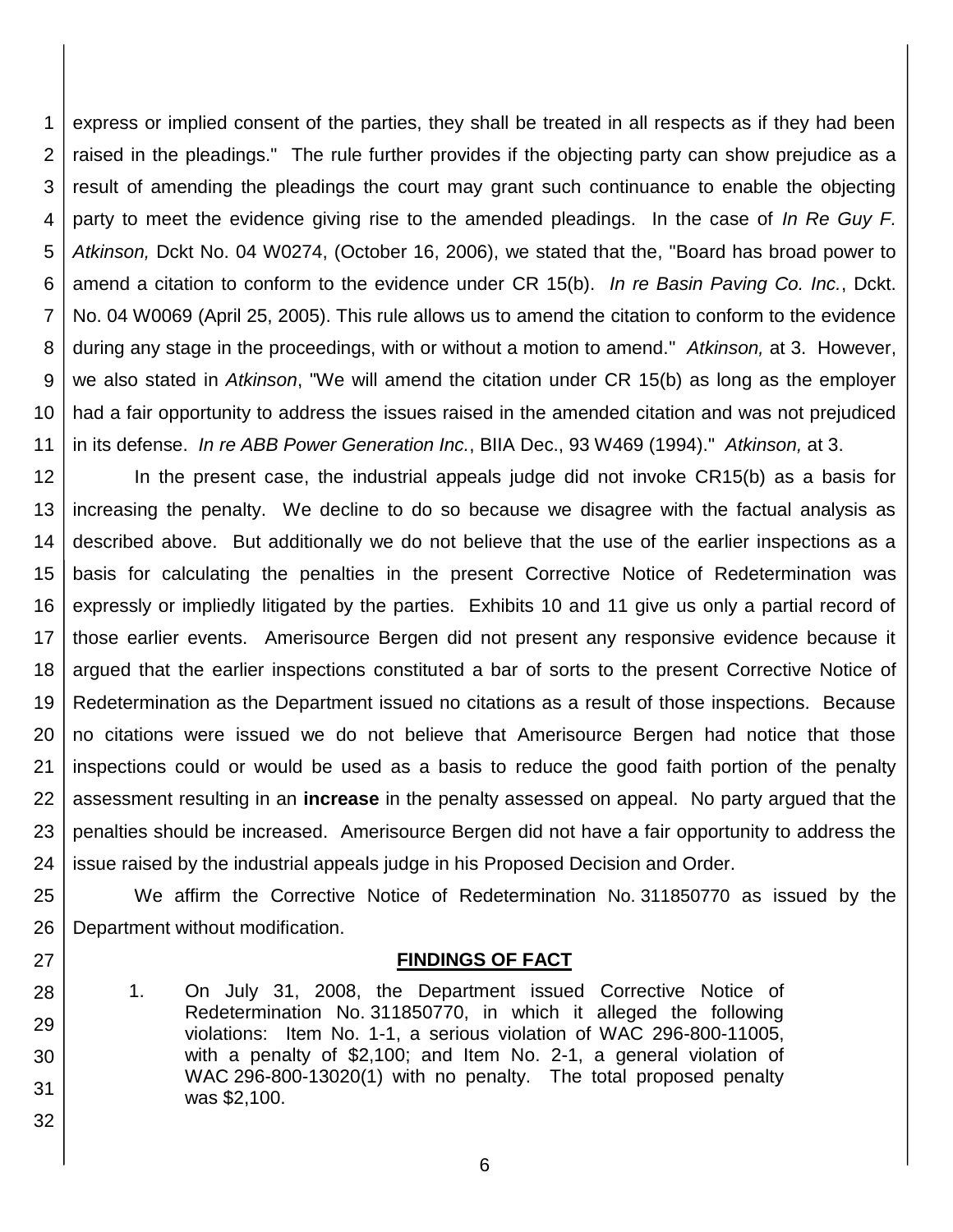On August 13, 2008, the Safety Division of the Department of Labor and Industries received a Notice of Appeal filed on behalf of the employer. On September 12, 2008, the Department extended the reassumption period for an additional 15 working days. On October 3, 2008, the Department issued a Notice of Reassumption of Jurisdiction. On October 15, 2008, the Department issued a Corrective Notice of Redetermination No. 311850770 in which all the allegations cited above remained the same, except the abatement date in Item No. 1-1 was amended from August 8, 2008 to October 30, 2008. On October 27, 2008, the employer filed a Notice of Appeal with the Board of Industrial Insurance Appeals. On October 28, 2008, the Board issued a Notice of Filing of Appeal, and assigned the matter Docket No. 08 W1080.

1

2

3

4

5

6

7

8

9

10

11

12

13

14

15

16

17 18

19

20

21

22

23

24

25

26

27

28

29

30

31

- 2. On or about April 10, 2008, Amerisource Bergen employees were exposed to the hazard of having to climb metal storage shelves to retrieve product that had been placed beyond their reach by the employer. These shelves were not designed for climbing, but the employer provided no other reasonable access to the remote storage locations. The employer was aware of this hazard. There was a substantial probability that employees would be injured and that if harm resulted from the violation, it would be serious physical harm. This workplace condition constituted a serious violation of WAC 296-800- 11005.
- 3. On July 29, 2009, the employer withdrew its appeal of Citation Item No. 2-1, Corrective Notice of Redetermination No. 311850770, a general violation of WAC 296-800-13020(1).
- 4. The severity of the hazard in Item 1-1 was 4 on a scale of 1 to 6, with 6 being the most severe.
- 5. The probability of an injury occurring due to the hazard in Item 1-1 was 3 on a scale of 1 to 6, with 6 being the most likely to occur.
- 6. Severity times probability equals gravity. The base penalty for a violation with a gravity of 12 in Item 1-1 is \$3,000.
- 7. The employer's good faith rating is average resulting in no adjustment to the base penalty in Item 1-1.
- 8. The employer has between 101 and 250 employees, causing a 20 percent reduction in the base penalty in Item 1-1, or a \$600 decrease.
- 9. The employer has a good history, causing a 10 percent reduction in the base penalty in Item 1-1, or a \$300 decrease.
- 10. The proper assessed penalty for Item No. 1-1, Corrective Notice of Redetermination No. 311850770 is \$2,100.
	- 7